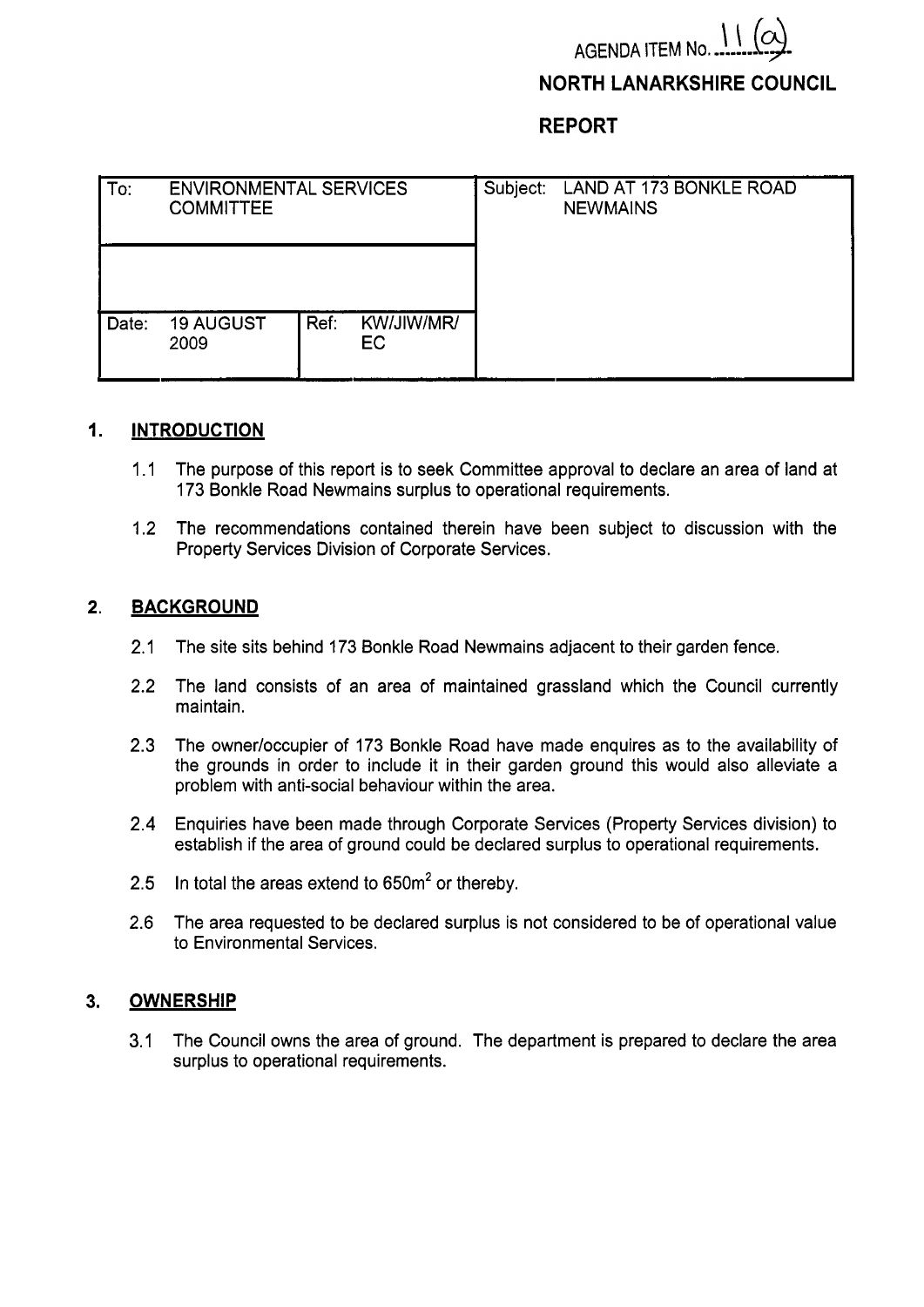### **4. RECOMMENDATION**

- 4.1 It is recommended that the area of ground at 173 Bonkle Road Newmains be declared surplus to operational requirements, and;
- 4.2 Otherwise to be referred to the Policy & Resources (Property) Sub-Committee for determination.

Kenneth Wilson **HEAD OF LAND SERVICES**  Local Government Access to Information Act: Members seeking further information on this report, please contact Kenneth Wilson, Head of Land Services (0141 304 1846).